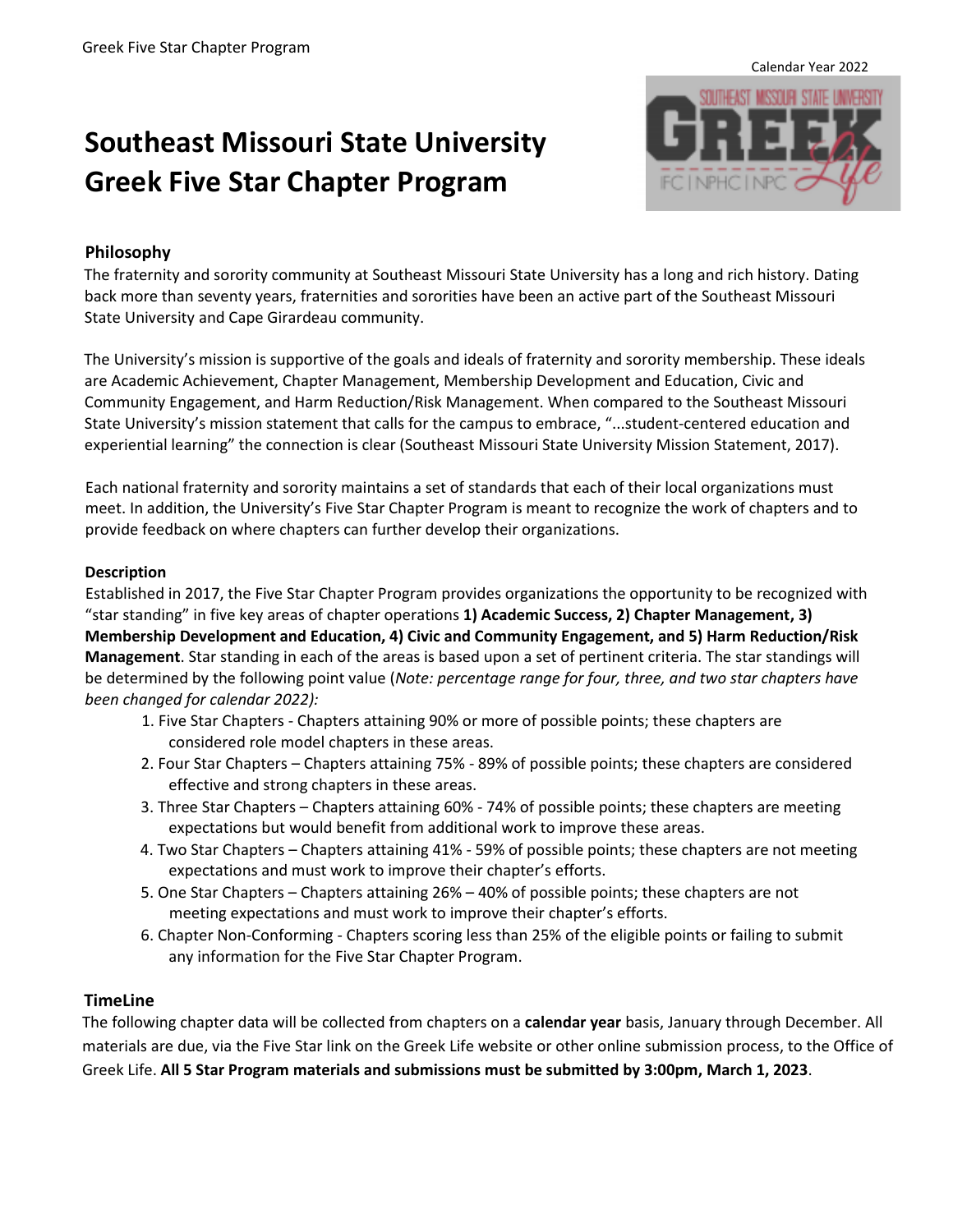## **Use of Five Star Chapter Program**

The Five Star Chapter Program, focuses on the actions chapters take and the structure they have in place to support their organizations. Chapters are strongly encouraged to submit data for the Five Star Chapter Program or formally notify the Office of Greek Life they do not intend to participate. All chapters will have the outcome of this process noted on the Greek Life website.

The outcome of the Five Star Chapter Program will be shared at the end of Greek Week or at another mutually agreed upon date. Each chapter will be awarded the number of stars as defined under the "Description" section. One fraternity and one sorority, if they have achieved at least four stars, with the highest total point value will be recognized as the overall chapter winner for that category. In the event of a tie, each chapter with that point value will be recognized. Chapters that earn most of the possible points through he 5 Star program and have no conduct issues will be awarded with the Fraternal Excellence Award.

The diversity of chapters across the fraternity and sorority community requires an awards program that recognizes the differences in size and resources for our many campus organizations. In support of celebrating excellence within our chapters, the Five Star Program includes recognition of the National Pan-Hellenic Council (NPHC) chapter of excellence. This award is in addition to any other award that a NPHC chapter may earn through the Five Star Program. Awarding of the NPHC chapter of excellence is based on total chapter point value of each NPHC participating organization in comparison to other participating NPHC chapters.

#### **Submission Process**

Chapters must address each area in all five sections for their chapter to be properly recognized for the appropriate star rating. Submissions should be clear in terms of the materials submitted and not exceed the word limit set for each question. Supplementary attachments can include items like photos, specific sections of bylaws, or specific materials that add value and support to questions. Submitting written responses as attachments is not allowed and will not be judged. Additionally, submissions must spell out any abbreviations and avoid using chapter specific terms where possible. As Five Star Chapter materials are reviewed by other faculty/staff, they should represent the chapter and every effort should be made to address spelling and grammar issues prior to submission. Each chapter is encouraged to share unique examples of activities or programs that support the chapter's evaluation for each category item.

Only one person, the Chapter President or designee, per chapter may upload the materials, however, the separate areas can be completed by other members of the chapter. Materials must be submitted via the online process shared by the Office of Greek Life. Information on this process will be shared at the beginning of Spring 2023.

## **Evaluation**

The submitted materials will be reviewed by faculty and professional staff at Southeast Missouri State University or invited professionals with experience in Greek Life and/or who work with student organizations at a college or university. Each submission will be reviewed by at least three individuals and the average of those scores will be the score for each item/section. Reviewers are asked to provide written feedback in relation to their score. Any dispute between panelists will be resolved by the Office of Greek Life.

## **Confidentiality**

The materials submitted to the University for evaluation as part of the Five Star Chapter Program, remain the property of the chapter. All materials are uploaded, and printed copies are only made to assist with the evaluation. All physical copies are destroyed after the completion of the Five Star Program evaluation process. Materials submitted for the Five Star Chapter Program will not be shared with other chapters without the permission of the chapter. The one exception to this is information that is already publicly available.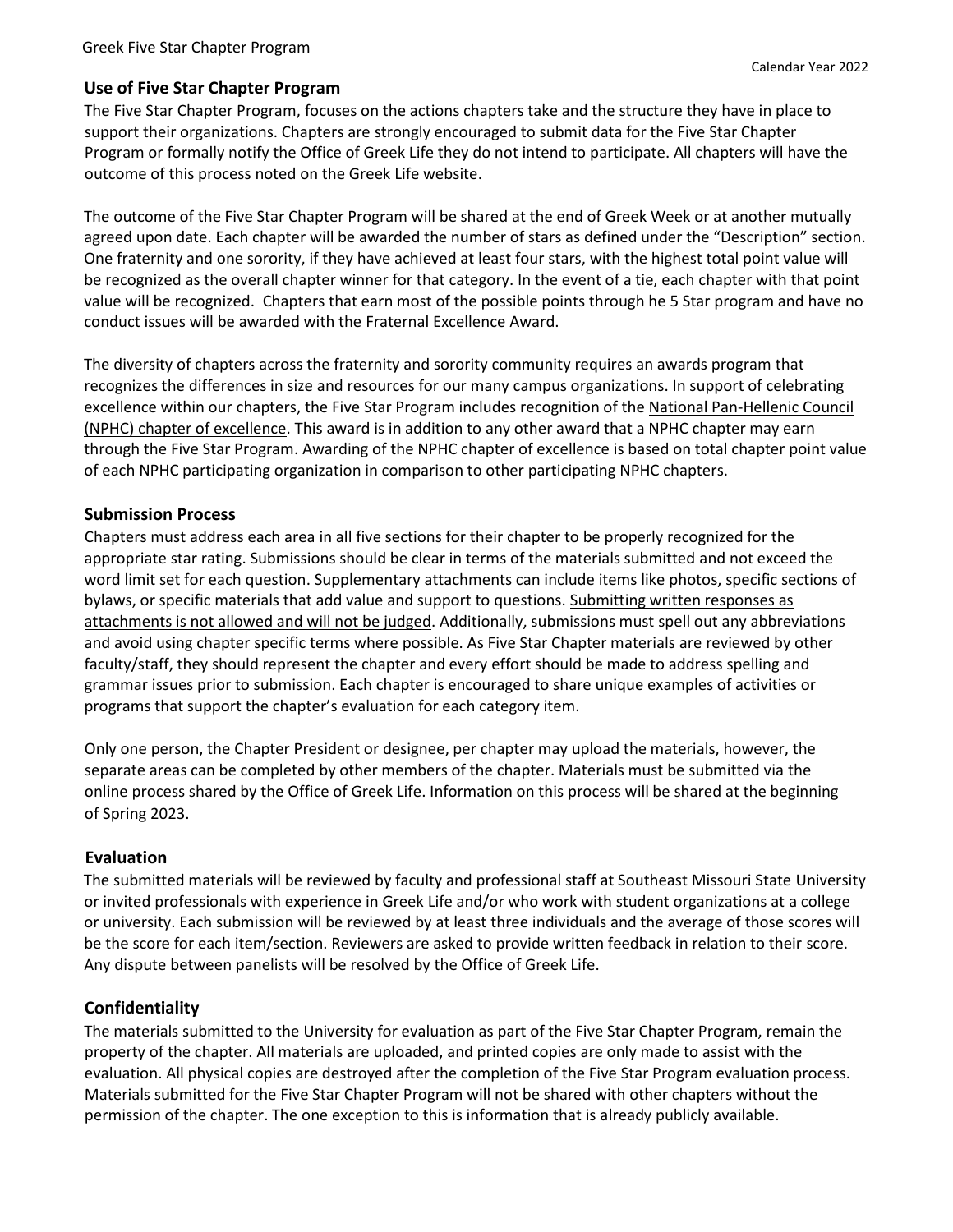#### **Section 1: Academic Achievement**

1. The chapter must maintain a term chapter grade point average at or above the all-women's undergraduate/all men's undergraduate average for each semester of the evaluation year. *Documentation: Provided by Greek Life.* 

|                                                | Spring semester | Fall semester |
|------------------------------------------------|-----------------|---------------|
| Performance .30 above comparison group average | 40 points       | 40 points     |
| Performance .20 above comparison group average | 30 points       | 30 points     |
| Performance .10 above comparison group average | 20 points       | 20 points     |
| Performance at comparison group average        | 10 points       | 10 points     |
| Performance below comparison group average     | No points       | No points     |
| Performance .10 below comparison group average | -10 points      | -10 points    |

2. UPDATED - The new member class must have achieved a term grade point average at or above the allwomen's undergraduate/all men's undergraduate average for each semester of the evaluation year. (Evaluated by combining the spring and fall semester new member classes to compute an overall new member term gpa for the calendar year) *Documentation: Provided by Greek Life.* 

| Performance .30 above comparison group average              | 20 points  |
|-------------------------------------------------------------|------------|
| Performance .20 above comparison group average              | 10 points  |
| Performance .19 above to .19 below comparison group average | No points  |
| Performance .20 below comparison group average              | -10 points |

3. UPDATED - The chapter must demonstrate evidence of a chapter scholarship program. This could include virtual study sessions, study buddies, tutors, etc. *Documentation: A typed narrative describing how the chapter assisted chapter members to improve their academics this year. A copy of the chapter's bylaw is not sufficient; documentation should explain how the program is accomplished.* 

Range: 0-20 points

No points will be awarded for submitting and/or relying on chapter's bylaws and standing rules instead of submitting a narrative.

4. Summarize the chapter's scholarship accountability plan including how members are celebrated and recognized for high academic performance, as well as how members are held accountable for poor academic performance. *Documentation: A typed narrative explaining the process to recognize chapter members for academic excellence and/or response to poor performance.* 

Range: 0-20 points (Up to 10 points for a detailed description of your scholarship accountability plan. Up to 5 points for describing how the chapter celebrates members and up to 5 points for describing how members are held accountable for poor performance)

5. UPDATED - Chapter has members in University recognized Academic Honor Societies. Honor society must be academic discipline specific; does not include or apply to the Jane Stephens Honor Program, Dean's List, Phi Kappa Phi, Phi Eta Sigma, or other honor societies not registered with the University or connected to an academic department. *Documentation: A list of members by their honor society and the semester of membership. Student ID must be included so information can be verified with academic departments. Students submitted without an ID number will not be considered.* 

Range: 0-30 points (1 point for each percentage of the chapter membership that is a member of the honor society, up to a maximum of 15 points per semester) Students who are members of the honor society for two semesters should be listed for both semesters. *See appendix at the end of this document for listing of academic discipline honor societies.* 

6. UPDATED - Chapter has members recognized by the University for the "Dean's List," their first semester membership in Phi Eta Sigma, or induction into Phi Kappa Phi. *Documentation: A list of members and the*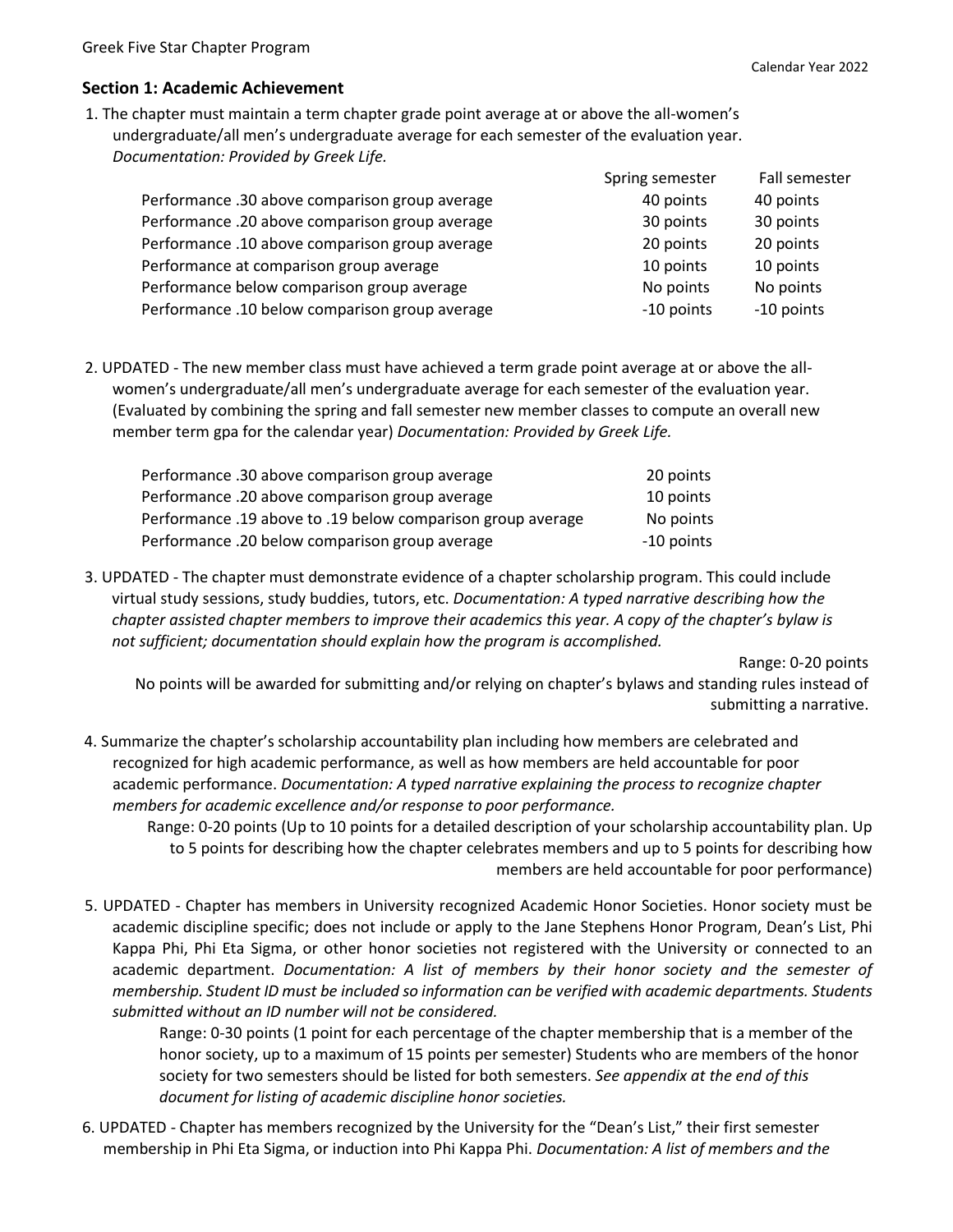*semester for Spring 2022-Fall 2022 that they were on the Dean's List, Phi Eta Sigma, or Phi Kappa Phi. Student ID must be included so information can be verified. Students submitted without an ID number will not be considered.* 

Range: 0-30 points (1 point for each percentage of the chapter membership that is a member of the honor society/Dean's List, up to a maximum of 15 points per semester). Students who are on the Deans List or other academic honor should be listed for both semesters.

#### **Section 2: Chapter Management**

- 7. UPDATED The chapter must send chapter delegates to attend or virtually attend at least one regional or national conference, meeting, convention, or educational program/seminar sponsored by the chapter's national organization. *Documentation: Those attending should write a summary of what was learned and how their attendance will impact them and the chapter. Include the dates, locations of the conference, and any program that was provided. The narrative should include no more than three member's summaries of the events they attended. These summaries should be between five and eight sentences each.* Range: 0-20 points (up to 10 points for attending conference with description of documentation listed and 5 points for each additional active member who attends, up to a maximum of 2 additional members).
- 8. UPDATED The chapter conducts at least one officer retreat or training session a year, either in person or virtually. *Documentation: A typed narrative that explains the event and who presented it, the date it was held, agenda, and goals/outcomes of the event. Detailing the outcomes of the event is critical to secure full points. The narrative should include no more than two officer retreats/trainings within the year.*

Range: 0-10 points

9. The chapter conducts an annual retreat for all members either in person or virtually. The retreat must include educational components related to chapter goals, values/mission/purpose of organization, or leadership development skills. *Documentation: A typed narrative that explains the activities in the retreat, as well as who led them, the date of the retreat, and the outcomes of the retreat. Detailing the outcomes of the event is critical to secure full points.* 

Range: 0-20 points

10. UPDATED - The chapter must have an internal standards/judicial board whose purpose is to address member conduct and encourage and motivate members to uphold their and the chapter's values. *Documentation: A typed narrative that describes the standards board, how members are selected, and how incidents are reported as outlined in chapter bylaws. Include the type of sanctions that are typically imposed on members along with why they are chosen. Just submitting a copy your bylaw is not sufficient.* 

Range: 0-20 points

No points will be awarded for submitting and/or relying on chapter's bylaws and standing rules instead of submitting a narrative.

11. The chapter has an active and functioning organized group of alumni who assist the chapter in activities such as chapter operations, fundraising, and event planning. The alumni association or board should consist of at least three people. The chapter must have contact with this board as a whole at least once a semester. *Documentation: A typed narrative explaining the types of interactions the chapter has with this group of alumni and the names of the alumni members.*

Range: 0-10 points

12. Chapter hosts at least one event for alumni members of the organization that is not part of the University's Homecoming schedule or occurring the week of Homecoming. The program/event must be organized and managed by the chapter and not an alumni association. Financial support from alumni members or an alumni association is permitted. *Documentation: Description of the program/event by Chapter officer responsible. Include the date of the program/event and the estimated attendance by the chapter and alumni*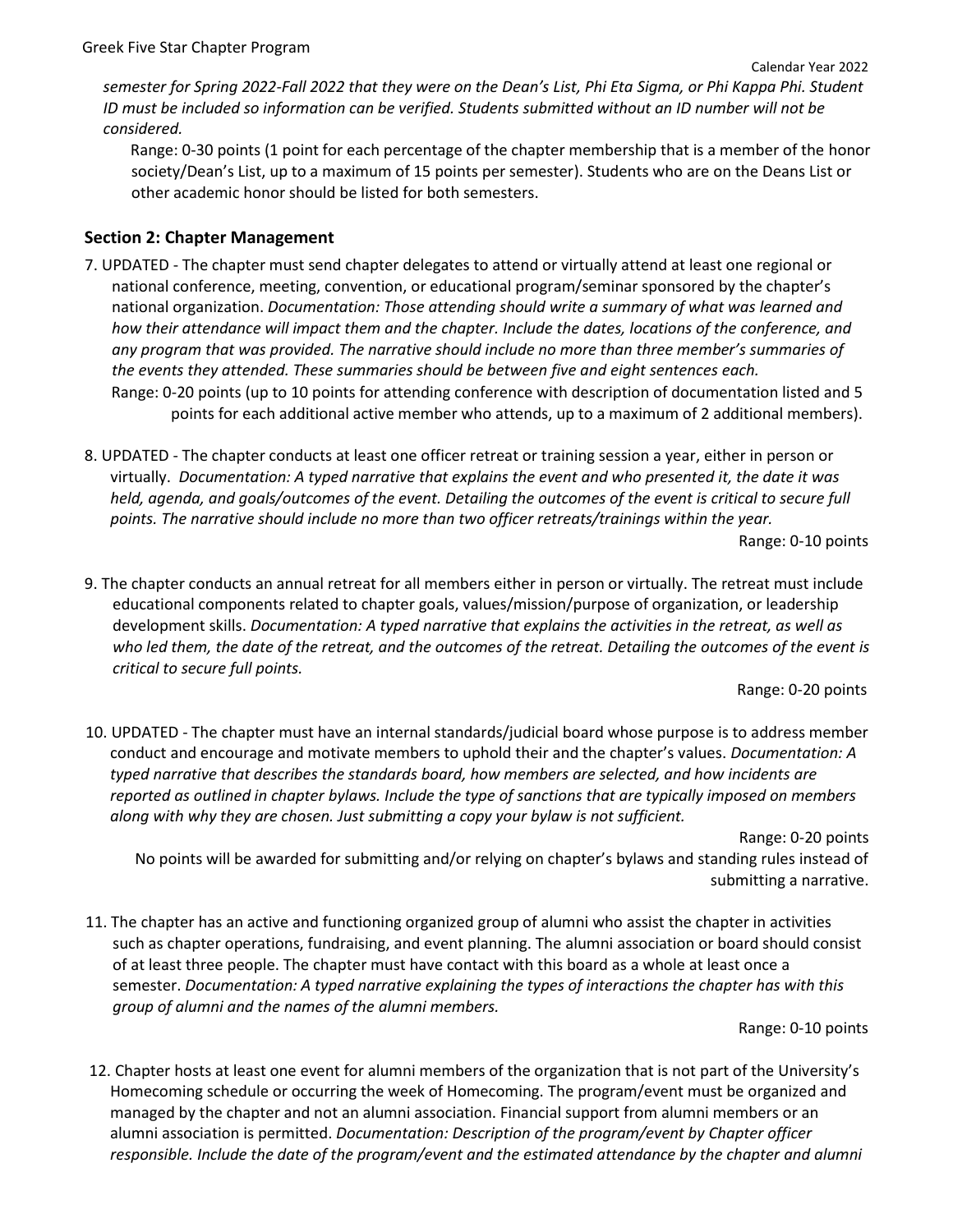Range: 0-20 points (10 points for the first event and 5 points for each additional event up to 20 total points).

- 13. Chapter has a written budget and explains the process of how the budget is formed, how funds are allocated, how the chapter votes to approve the budget, and how members are updated on the status of the chapter budget. The budget includes explanation of revenues and expenses and is based on past actual revenue and expenses for the chapter. The budget must be formally adopted by the chapter. *Documentation: A typed narrative explaining the budget process, including a copy of the budget.*  Range: 0-25 points (20 points for explaining the budget process, how it is formed, how funds are allocated and 5 points for attaching a summary copy of the budget. Do not submit multiple spreadsheets showing revenue and expenses to show the organizations budget, summarize into one page if needed).
- 14. UPDATED Chapters submit the Chapter Roster Update form, which includes roster and chapter member updates, or remains in contact with the Greek Life office monthly by required deadline. *Documentation: Provided by Greek Life.*

Range: 0-30 points (3 points per monthly report)

15. UPDATED - Chapter has a website and a social media presence where chapter events and information are shared. *Documentation: A list of all social media accounts and website address, along with an explanation of any marketing campaigns, the audiences reached, and any notable social media efforts taken. List the person/officer responsible for updating all social media. Include web address hyperlinks for social media channels where possible and not just the chapter's social media handle.* 

Range: 0- 25 points (10 points for detailed narrative that explains your chapter's marketing efforts, 5 points for an up-to-date website, 2 points for each additional updated social media platforms like Facebook, Instagram, Twitter, TikTok, YouTube, etc. up to 10 points)

No points will be awarded for submitting social media channels that are not active or that do not show regular and recent usage.

16. NEW- The chapter conducts at least one chapter-wide retreat or training session a year with the main focus on recruitment efforts. Note this training can be part of a larger chapter retreat, however, the chapter must detail the how recruitment was a major focus of the retreat. *Documentation: A typed narrative that explains the event and who presented it, the date it was held, the agenda, and goals/outcomes of the event. Detailing the outcomes of the event is critical to securing full points. The narrative should include no more than two recruitment retreats/training within the year.*

Range: 0-10 points

## **Section 3: Membership Education and Development**

17. UPDATED - The chapter must host two educational programs per semester (total of four programs for the year) for the benefit of the chapter membership. Must have 75% of members in attendance at each event. *Documentation: A typed narrative that explains each event and who presented them, the date they were held and outcomes of the events.* 

Range: 0-20 points (5 points for each program, up to a total or 20 points)

18. The chapter has an internal awards/recognition process that recognizes individual members who demonstrate a commitment to the founding principles/values of the fraternity/sorority through participation in the chapter's activities/events/programs. (Active of the Year, nominating individuals for national awards, etc). *Documentation: A typed narrative that explains the criteria and selection process for the awards, and a list of award recipients.* 

Range: 0-10 points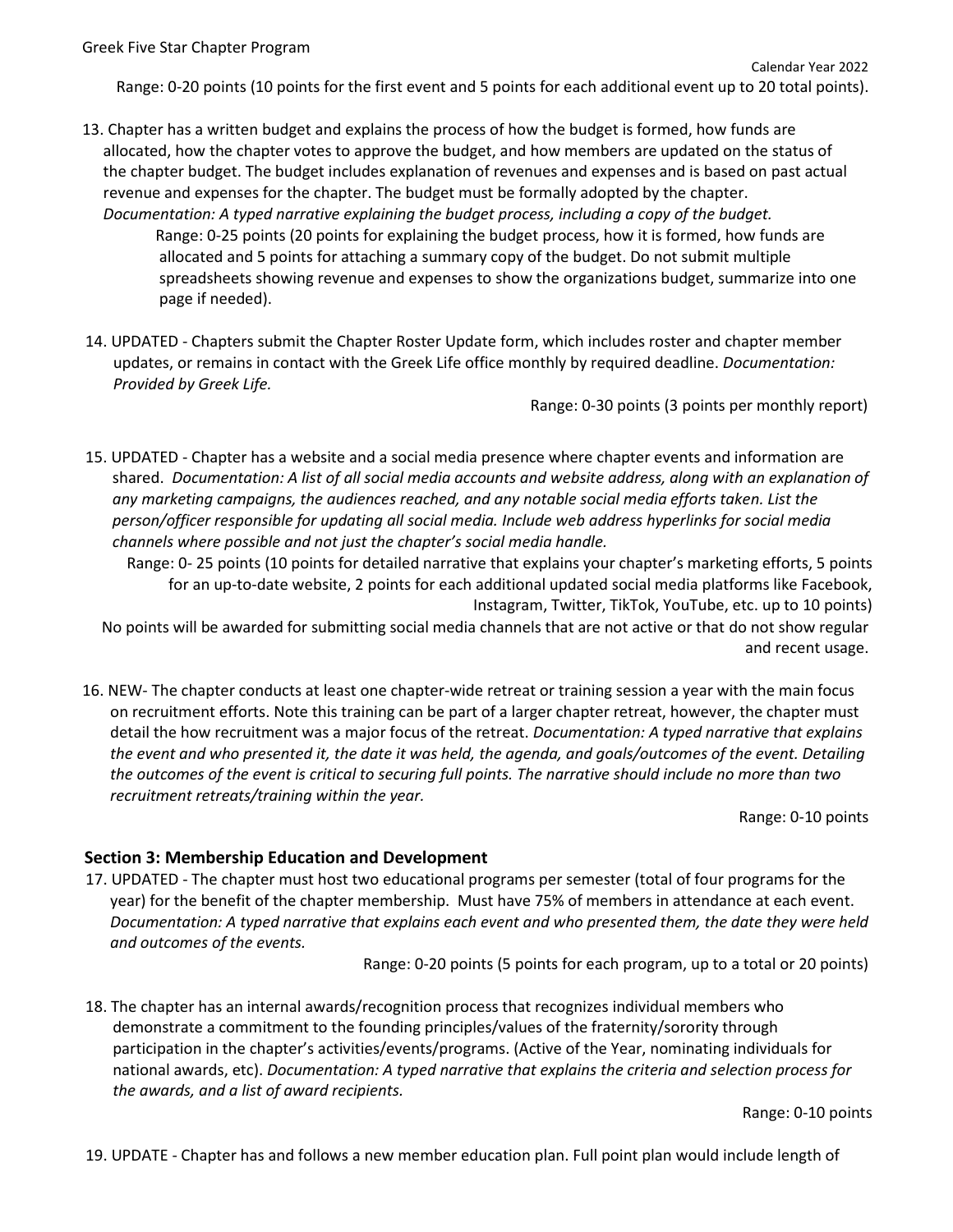new member process, a plan for new member retention, programs/workshops geared towards new members and the use of professionals or experts to present the new member education program. *Documentation: Summary of new member plan, with typed narrative from new member educator explaining the process. Process should be broken out by specific outcomes and not just a list of events. Include who, by name and title, was responsible for presenting each new member program or workshop.* 

Range: 0-35 points

No points will be awarded for submitting and/or relying on chapter's bylaws and standing rules instead of submitting a narrative.

- 20. Chapter conducts its Ritual once during the semester, either in person or virtually. *Documentation: Statement by chapter officer responsible for the Ritual confirming the event took place and the date. Purpose of the Ritual: Initiation, Founders Day, etc. This does not include or apply to a Ritual chapter meeting. If during a semester that no new members are initiated, a ritualistic ceremony can be substituted.* Range: 0-20 points (10 points each semester)
- 21. UPDATED Chapter has members serving in leadership positions for the fraternity and sorority community. These positions include governing council executive officers, members of a governing council judicial board, recruitment councilors (Pi Chi's), governing council committees (such as IFC's Diversity Equity, and Inclusion Taskforce), Iota Chi, Rho Lambda, Greek Week executive or Steer Co, or other Office of Greek Life recognized leadership position.

*Documentation: A list of members with their student ID, the organization and semester they were a member. Students submitted without an ID number will not be considered.* 

Range: 0-20 points (1 point for each person that is a member of these organizations, up to a maximum of 10 points per semester). A student who holds one of these positions for both semesters should be listed for both semesters.

- 22. The chapter is an University registered student organization and has an active Alumnus/Alumna chapter adviser and a university faculty/staff adviser. *Documentation: Provided by Greek Life.* Range: 0-15 points (5 points being a registered student organization during both academic years, 5 points for having an active Alumni Chapter Adviser, 5 points for having an active university faculty/staff advisor).
- 23. UPDATED Chapter membership must attend two governing council or Office of Greek Life sponsored or endorsed educational Greek Connections programs per semester. Event must be sponsored or approved by governing council or the Office of Greek Life. Attendance records and excuses will be calculated and reviewed by the Office of Greek Life. *Documentation: Provided by Greek Life.*

80% - 89% attendance, 5 points per event 90% - 95% attendance, 10 points per event 95+% attendance, 15 points per event Range: 0-60 points (maximum 30 points per semester)

- 24. UPDATED Chapter has members recognized by the University as members of Order of Omega, Rho Lambda, Rho Alpha, NRHH (National Residence Hall Honorary) or other Office of Greek Life recognized student leadership organization/society. *Documentation: A list of members with their student ID, the organization and semester they were a member. Students submitted without an ID number will not be considered.*  Range: 0-30 points (1 point for each percentage of the chapter membership that is a member of these organizations, up to a maximum of 15 points per semester). Students who are members for both semesters should be listed for each semester.
- 25. UPDATED Chapter participates in at least one program per year whose primary purpose is to educate members on issues around diversity, equity, and explains the event and who presented it, the date it was held, and outcomes of the event. Programs from utilizing University resources, resources from a chapter's headquarters, or other Office of Greek Life approved program qualify for this program requirement*.*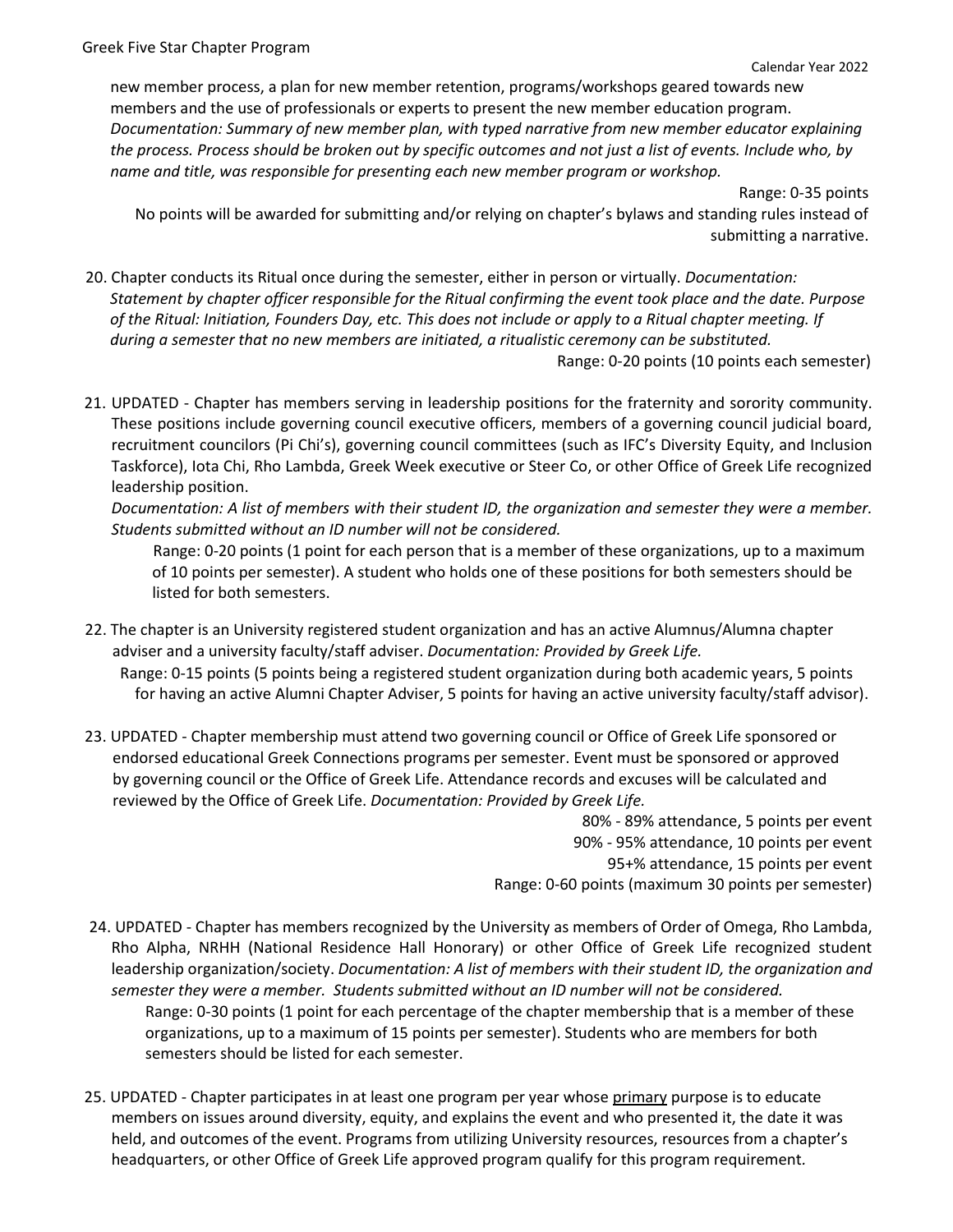*Documentation: A typed narrative that explains each event and who presented them, the date they were held and outcomes of the events.*

Range: 0-20 points (5 points for listing officer(s), 10 points for first program, and 5 points for each additional program during the calendar year up to a total of two programming events maximum. Maximum of 20 points.

26. UPDATED - The chapter hosts a set of programs or events without alcohol and outside of scheduled chapter meetings whose primary purpose is to foster brotherhood/sisterhood within the organization. These events should be limited to chapter members and meant to increase connections between members within the organization. *Documentation: A typed narrative explaining the brotherhood/sisterhood development program and the officer position responsible for this position. Documentation should show the types of events and frequency of them, and not just an event title and date. The narrative should include no more than four brotherhood/sisterhood events within the year.*

Range: 0-20 points

27. NEW - The chapter retains is current members from the end of one academic year to the beginning of the next. (Evaluated by comparing chapter members, as reported by the chapter's roster in May, to the chapter roster in December of the following academic year. Any student graduating in May or the summer is not counted in the overall chapter retention rate). *Documentation: Provided by Greek Life.* 

| Chapter retention rate of 90% or higher    | 30 points |
|--------------------------------------------|-----------|
| Chapter retention rate between 80% and 89% | 20 points |
| Chapter retention rate between 75% and 79% | 10 points |
| Chapter retention rate is below 75%        | No points |

# **Section 4: Civic and Campus Engagement**

28. UPDATED – A chapter requires an average minimum number of community service hours per member for the year and has a chapter infrastructure in place to support the chapter's commitment to community service. *Documentation: List the officer responsible for community service and document the month in which the community service event was held, the organization served, and the total service hours in that month served for that organization. See Appendix for the specific submission format needed to receive full points for this question. Events during Greek Week and Homecoming are not eligible. Events during a chapter's Philanthropy week/weekend can be included. See appendix at the end of this document for submission format.* 

Range: 0-50 points (10 points for having a Community Service Chair, 30 points for achieving the minimum annually 15 hours per member, additional 10 points for exceeding the minimum number of hours by 3 hours or more. Chapters failing to achieve 15 hours per member can earn up to 25 points if the total chapter number of hours completed are equal to or greater than what the chapter total would have been had all members completed an average of 15 hours or more).

- 29. Chapter hosts/sponsors at least two community service programs each year. These events must be direct service and not fundraising programs. Direct service examples include: MoDOT Highway cleanup program, Habitat for Humanity, service at a local food pantry or other agency, etc. Service programs cannot be part of a Philanthropy event or weekend and cannot include alcohol. *Documentation: A typed narrative explaining the service events and the organization benefiting from the service.* Range: 0-30 points (10 points for each of the first two service program and 5 points for each additional service program, up to two additional programs for a total of 30 points).
- 30. UPDATED Chapter hosts/sponsors at least one fundraising/philanthropy event each semester, either in person or virtually. *Documentation: A typed narrative explaining the event(s), the organization receiving the funds, amount donated, and evidence that the funds received from the event were*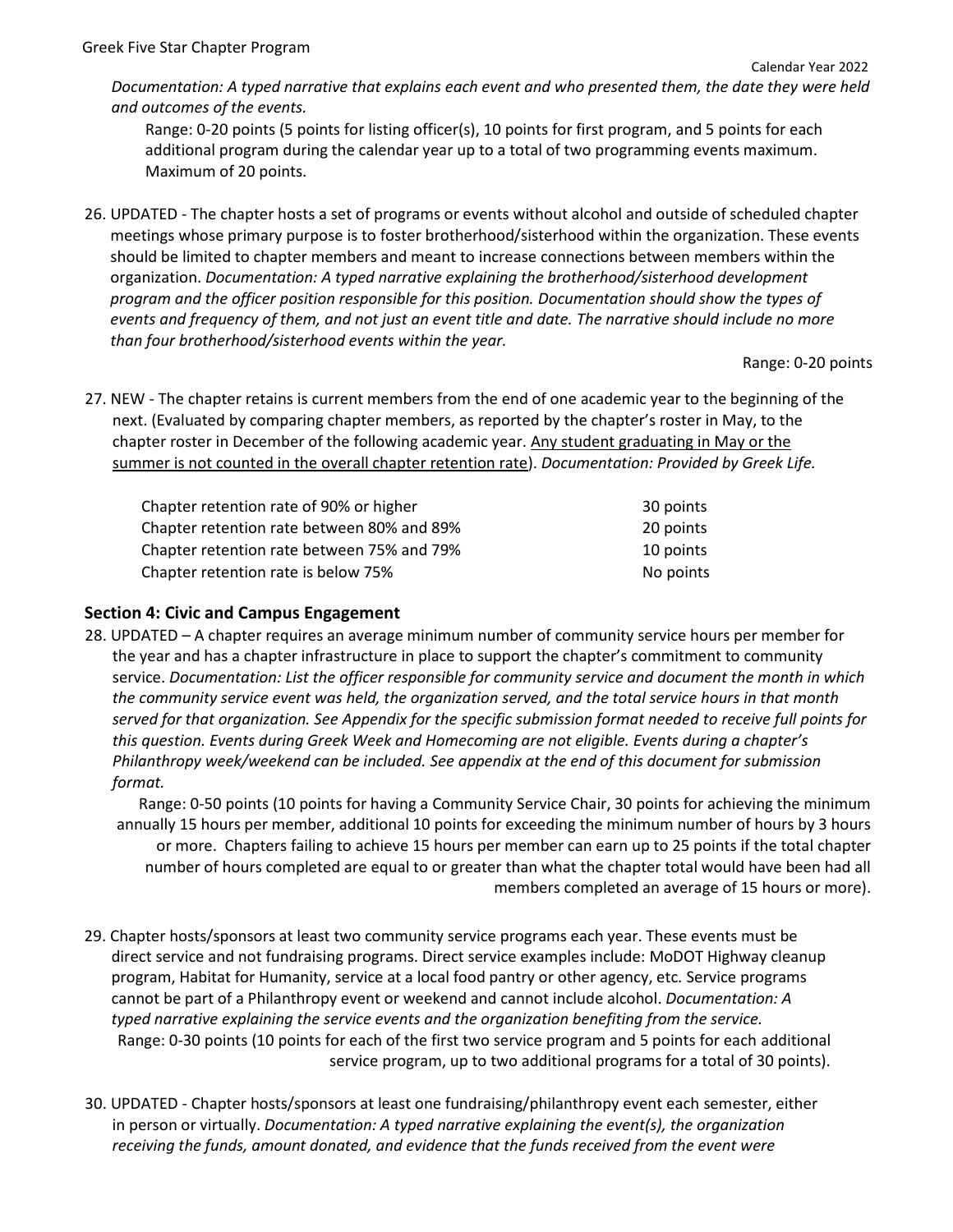*donated. Events during Greek Week and Homecoming are not eligible. Maximum of 2 summarized events per semester.*

Range: 0-30 points (10 points for the first fundraising/philanthropy program of each semester and 5 points for one additional fundraising program per semester, up to two additional programs for a total of 30 points).

31. Chapter co-sponsors at least one activity with another social sorority or fraternity each semester, either in person or virtually, that is not during Homecoming or Greek Week. Event can be a social event; however, it cannot be part of a Philanthropy event or weekend and cannot include alcohol. Social event can be the Homecoming or Greek Week partner organization but must be prior to Homecoming or Greek Week and cannot occur the week of Homecoming or Greek Week. *Documentation: A typed narrative explaining each event and what chapters attended, including if the event was social or other focus.* 

Range: 0-40 points (10 points for each activity per semester, 5 additional points for each additional event, up to 20 points for the year)

- 32. Chapter co-sponsors at least one activity with another student organization or student athletic team that is not a social Greek organization each semester, either in person or virtually, that is not during Homecoming or Greek Week. Event can be a social event; however, it cannot be part of a philanthropy event or weekend and cannot include alcohol. Any partnership with an athletic team cannot be simply attending an athletic event/game in order to be counted for this question. *Documentation: A typed narrative explaining each event and what chapters attended, including if the event was social or some other focus.*
- Range: 0-40 points 10 points for each activity per semester (5 additional points for each additional activity event, up to 20 points for the year)
- 33. NEW– Chapter has elected/appointed members on representative student organization bodies such as AUJB, RHA, SAAC, and Student Government. These representative positions cannot be used for students in leadership positions outlined in question 34. *Documentation: Name, Student ID number, name of the organization, semester the member served as an officer and adviser for each officer. Information will be used to verify positions of leadership.*
- 34. Chapter members serve as executive officers (the position may be elected or appointed) in other registered student organizations outside of the chapter. *Documentation: Name, Student ID number, name of the organization, semester the member served as an officer and adviser for each officer. Information will be used to verify positions of leadership. Maximum of three members per registered student organization.* Range: 0-30 points (1 point for each percentage of the chapter membership that has an officer position, up to a maximum of 15 points per semester). A member serving as an officer for two semesters should be listed twice.
- 35. UPDATED -Chapter members serve, either as participants or facilitators in Camp Redhawk, FyLP, Emerging Leaders, President's Leadership Academy, Governor's Leadership Forum, UIFI, or other Office of Greek Life approved University sponsored leadership development program. Note: Points are only given to participants who complete the program and not just for being admitted. *Documentation: Name, Student ID number, name of the organization and adviser for each organization listed. Information will be used to verify positions of leadership. Students submitted without an ID number will not be considered.*  Range: 0-30 points (1 point for each percentage of the chapter membership that is a participant in one

of these groups/programs, up to a maximum of 15 points per semester)

## **Section 5: Harm Reduction/Risk Management**

36. UPDATED - The chapter educates members on the organization's emergency response plan/policies each year. This includes the chapter's emergency communication plans and life safety programs (CPR, First Aid, medical amnesty, etc.) *Documentation: A summary of the plan, including a short, typed narrative including*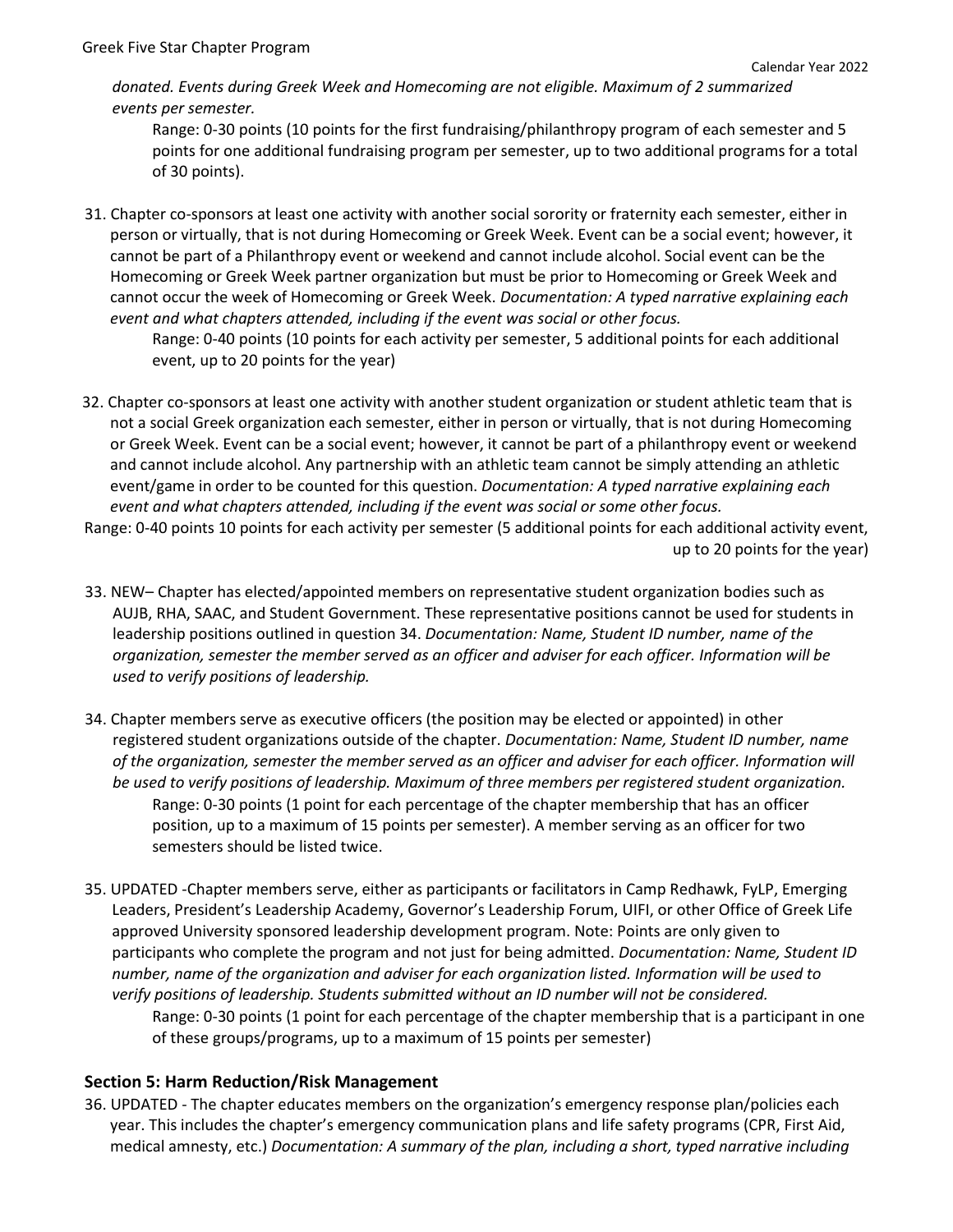Calendar Year 2022

*the date the policy was reviewed, who presented it, an explanation of activities used to instruct members, outcomes and new implemented practices.*

Range: 0-10 points

37. The chapter must educate its membership on the risks associated with alcohol use and abuse at least once per semester. *Documentation: A typed narrative that explains the event and who presented it, the date it was held, and outcomes of the event.* 

Range: 0-30 points (10 points each semester for presenting appropriate information each semester, 5 points for an additional training each semester. Maximum of 15 points each semester up to 30 points for the year)

38. Chapter participates in at least one program or training per semester whose primary purpose is to educate members on issues around sexual assault. *Documentation: A typed narrative that explains the event and who presented it, the date it was held, and outcomes of the event. Programs from Iota Chi, Redhawks Rising, or other organization whose mission is to support sexual assault awareness or survivor support qualify for this program requirement.* 

> Range: 0-30 points (10 points each semester for each program where this information is shared, 5 points for an additional training program each semester. Maximum of 15 points each semester up to 30 points for the year)

39. The chapter must have a designated officer whose responsibility is to educate and enforce a chapter's national risk management and harm reduction policies, could be in combination with other duties. *Documentation: A typed short narrative of no more than 2-3 paragraphs describing the position, who held it, and their duties, as outlined in the chapter bylaws, as well as goals for the office and outcomes. Detailing the outcomes is critical to secure full points.* 

Range: 0-10 points

40. Chapter participates in one program each year where a member of the University presents to the chapters on the University's Code of Conduct. *Documentation: A typed narrative that explains the event and who presented it, the date it was held, and outcomes of the event. Programs from the Office of Student Conduct, Dean of Students Office, or other Office of Greek Life approved University professional meet this program requirement.* 

Range: 0-10 points

41. For the calendar year of this application (January – December), a chapter has no instances of being found responsible for violation(s) of the Student Code of Conduct as determined by judicial process. For purpose of this section, a chapter under a judicial sanction and that remains in good standing is eligible for full points. *Documentation: Provided by Greek Life and the Office of Student Conduct.* 

Chapters with no infractions receive 30 points per semester. A deduction of 15 points for each section of the Student Code of Conduct a chapter is found to have violated, up to a total loss of 30 points per semester. Chapters not in good standing during any semester will receive no points for that semester. Chapters on probation, suspension held in abeyance, and suspension from the University are not eligible for the Harm Reduction/Risk Management award and are not eligible for the overall chapter of the year award. Chapters on probation, suspension held in abeyance, and suspension from the University will be listed a "Chapter Non-Conforming" for the Harm Reduction/Risk Management category.

*The Chapter Five Star Program cannot capture an absolute perfect picture of each Greek organization at Southeast. The Staff within the Office of Greek Life are committed to using this program as a tool to recognize demonstrated success. We also pledge the program evaluation is completed free of influence from chapters or advisers and those scoring the evaluations have agreed to the confidentiality of the*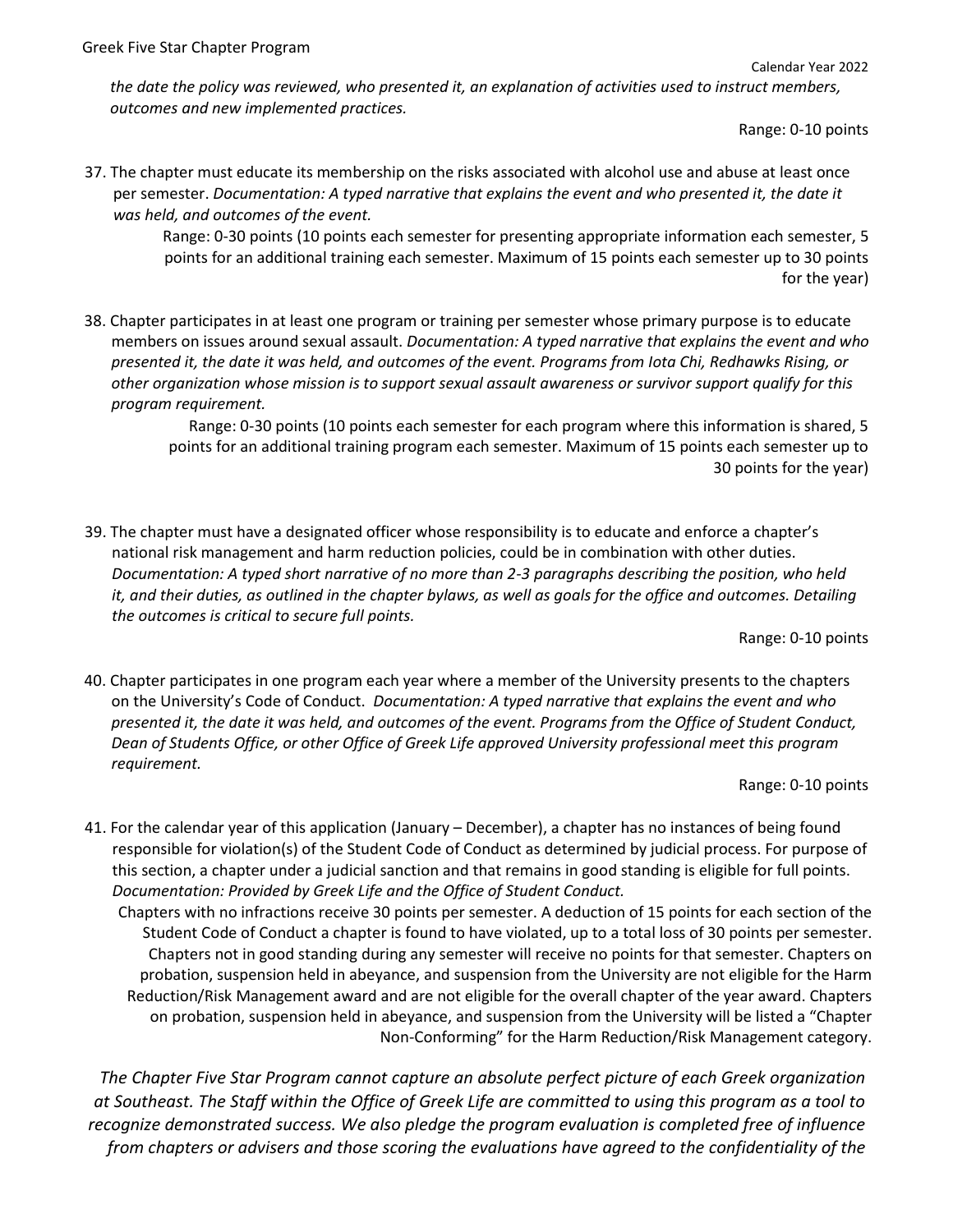Calendar Year 202 2 *submissions.*